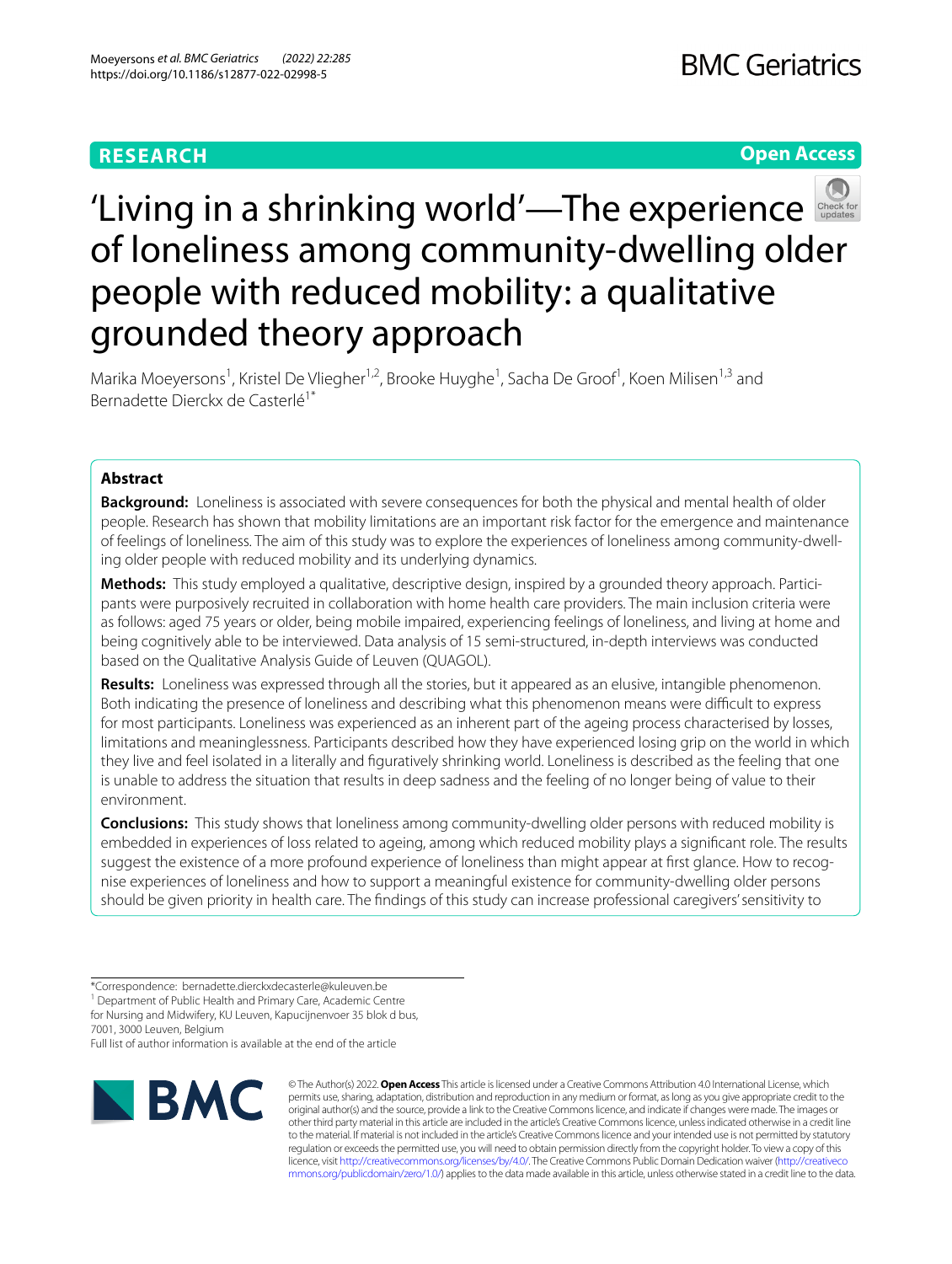implicit signals of loneliness. Further research is necessary to refne the outcomes and to further explore the role of reduced mobility in the experience of loneliness.

**Keywords:** Loneliness, Mobility limitation, Community-dwelling older persons, Qualitative research

## **Background**

During the process of ageing, older people are exposed to a multitude of challenges and losses  $[1-3]$  $[1-3]$ . Changes occur in their social relationships due to the loss of important persons and meaningful contacts in their lives  $[4, 5]$  $[4, 5]$  $[4, 5]$  $[4, 5]$ . They are faced with health problems, disability, and mortality  $[1, 2]$  $[1, 2]$  $[1, 2]$ . Their level of independence and mobility decrease over time  $[3, 6]$  $[3, 6]$  $[3, 6]$  $[3, 6]$ . These factors contribute to the vulnerability of the older population and specifcally to the risk of being afected by loneliness [[3\]](#page-11-1).

Although prevalence estimates vary across studies, the literature strongly suggests that old age increases the chance of feelings of loneliness [\[7](#page-11-6)[–9](#page-11-7)]. Some studies have reported that the prevalence of loneliness in the elderly in various European countries ranges from 3 to 34% [\[7](#page-11-6)]. In Tomstad et al.'s study on loneliness among older homedwelling people about 12% of the participants reported often feeling lonely [[9\]](#page-11-7).

Increasing evidence demonstrates important links between loneliness and health in older persons at both the physical and mental levels  $[6, 8-12]$  $[6, 8-12]$  $[6, 8-12]$  $[6, 8-12]$  $[6, 8-12]$ . Experiencing feelings of loneliness is associated with various forms of physical morbidity and chronic illness [[7\]](#page-11-6) and healthrelated quality of life [[11\]](#page-11-10). Psychological attributes associated with loneliness include depressive symptoms, poor self-management, and low life satisfaction [[6,](#page-11-5) [7,](#page-11-6) [10](#page-11-11)]. Loneliness has also been identifed as an indirect predictor of mortality in older people [[6,](#page-11-5) [13\]](#page-11-12). As its prevalence is expected to increase due to the ageing population, loneliness in older persons is increasingly considered a serious public health problem [[7,](#page-11-6) [13–](#page-11-12)[15\]](#page-11-13).

However, loneliness, which is a subjective experience, has not been well-defned, as seen in the various defnitions of loneliness found in the literature [[7](#page-11-6), [15\]](#page-11-13). Loneliness is most often defned as a negative, distressing or unpleasant experience regarding the quality or quantity of a person's social relationships [[7](#page-11-6)–[10](#page-11-11)]. Many researchers explicitly focus on the social aspects of the concept and defne loneliness as a discrepancy between one's desired and achieved level of social contact [[8\]](#page-11-8). Although sometimes considered synonymous, loneliness and social isolation are distinct concepts. Social isolation has been defned as an objective state of having minimal social contact with other persons, while loneliness refects a subjective state of perceived lack of desired afection and closeness with a signifcant other  $[7, 8]$  $[7, 8]$  $[7, 8]$  $[7, 8]$  $[7, 8]$ . This means that a person can feel lonely without being socially isolated or, conversely, be socially isolated without experiencing loneliness [\[16\]](#page-11-14).

The absence of an acceptable social network is described as social loneliness [\[9](#page-11-7)]. When referring to a lack of meaningful relationships, regardless of the size of one's social network, the emotional component of loneliness is stressed [\[9](#page-11-7)]. Loneliness also occurs on an existential level, where a refection on the meaning of human existence arises  $[16]$  $[16]$ . This type of loneliness can be accompanied by feelings of intolerable emptiness, sadness and longing, and being aware of one's own fundamental aloneness as a human being [[17](#page-11-15)]. Research on loneliness from the perspective of older persons revealed that these aspects are interconnected, suggesting its complexity and multidimensionality [\[9](#page-11-7), [12,](#page-11-9) [14\]](#page-11-16). Moreover, research has shown that older people perceive loneliness as a private matter—a feeling they would rather hide than talk about—which make research in this area particularly challenging [[14\]](#page-11-16). Further clarifcation of this concept from the perspective of this population is needed to better understand what this phenomenon means for older persons and how they can be supported in dealing with it [[15\]](#page-11-13).

Multiple quantitative studies show that reduced mobility is a signifcant predictor of loneliness [[6,](#page-11-5) [18](#page-11-17), [19\]](#page-11-18). Community-dwelling older people with reduced mobility are challenged to deal with a multitude of losses. They report feelings of loneliness since reduced mobility limits their ability to leave the house, to participate in activities they formerly enjoyed, and to maintain ties with friends and family [\[3](#page-11-1), [6\]](#page-11-5). Mobility limitations are thus considered a risk factor for the emergence and maintenance of feelings of loneliness. Notwithstanding, comprehension of the link between these two concepts is still absent and requires further exploration [[3](#page-11-1), [19](#page-11-18)]. Insights generated from the experiences of this at-risk population can help us to better understand loneliness and the underlying processes that lead to these experiences. Therefore, we aimed to investigate the experiences of loneliness in community-dwelling older persons with reduced mobility. By exploring the role of mobility in the occurrence or maintenance of loneliness more deeply, the underlying process of the experience of loneliness can be examined. Thus, we formulated our main research question: How do community-dwelling older persons with reduced mobility experience loneliness?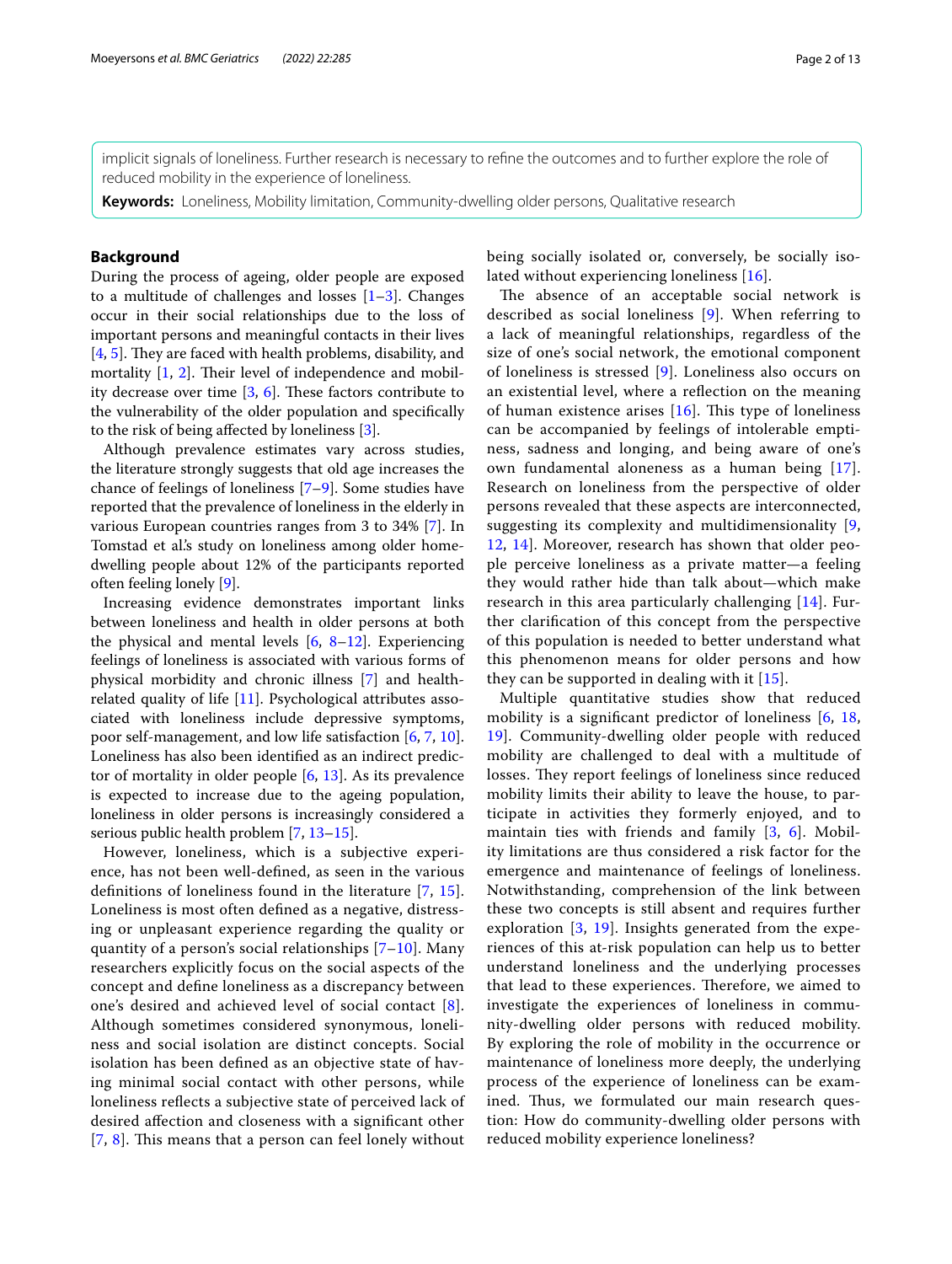## **Methods**

#### **Design and setting**

A qualitative study with a grounded theory approach [[20\]](#page-11-19) was performed to explore and theoretically explain older people's experiences of loneliness and its underlying processes. The study population included Belgian community-dwelling older people with reduced mobility and experiences of loneliness. We collaborated with a home care organisation in Flanders, Belgium to recruit participants.

#### **Participants**

Participants were purposively selected in collaboration with home healthcare providers of the White and Yellow Cross, the largest non-proft organisation for home nursing in Flanders, Belgium. The following inclusion criteria were used: (1) aged 75 years or older, (2) having reduced mobility, (3) experiencing feelings of loneliness, and (4) living at home and cognitively able to be interviewed. Patients were excluded if they had (1) an acute sickness causing mobility limitations, since the presence of this limitation can be temporary; (2) a chronic mobility limitation caused by an accident or a congenital disease, since 'reduced mobility' could be experienced in a diferent way and consequently have a diferent impact on the persons' experiences of loneliness; (3) a physical disability; (4) a disease in a terminal stage, because of the direct infuence this stage can have on mobility and the experience of existential loneliness; and (5) a diagnosis of depression (reported in the patient's fle), to avoid confusion between loneliness and a depressive disorder. The researchers contacted willing candidates to confirm their voluntary participation and to set a date for an indepth interview. In addition to purposive sampling, participants were recruited using the snowball method in collaboration with earlier interviewed older persons and acquaintances.

The presence of feelings of loneliness was estimated based on the insight and expertise of the home healthcare providers. The possible presence of feelings of loneliness was sufficient to include the older person. Home healthcare providers could use the Jong Gierveld scale of loneliness [[21\]](#page-11-20), which was ofered to help them recognise older persons experiencing feelings of loneliness. This scale considers loneliness as a personal experience and proposes 11 statements considered indicative of experiencing loneliness (e.g. experiencing a sense of emptiness, missing the company of others, having no one to talk to about day-to-day problems, etc.). Home healthcare providers used the scale by discussing with the older person which statements may be applicable to him or her. These data were passed on to the researchers.

Mobility limitations were classifed using the scale of functional ambulation categories (FACs) [\[22\]](#page-11-21), which breaks down the degree of a person's mobility into six categories, where 0 stands for 'non-functional ambulator' and 5 denotes an 'independent ambulator'. Older people were included in the study if they belonged to category 0 up to 4. This means that as soon as the older person can no longer walk independently or experiences problems with this (not being able to safely climb stairs, climb a slope, or walk on uneven surfaces), he or she was included. Older people who had no problems walking independently, belonging to category 5, were excluded from the study. The older person's cognitive ability to conduct an interview was estimated by the clinical judgement of the home health nurse.

For participants recruited through the snowball method, the inclusion and exclusion criteria were evaluated by the researchers. If, after the interview was conducted, the participant's cognition was judged to be inadequate, the researchers decided not to include the participant in the study. However, the presence of diagnosed depression could not be verifed for these patients.

In this study, 30 older people were interested in participating after the frst announcement about the research. After a second attempt at contact was made to inform them about the study, 8 older people did not want to participate because of personal or health-related reasons, and two of them were excluded because they had no problems with mobility (an FAC score of 5). Two older people were not interviewed because they were contacted after recruitment ended. In this way, 18 participants were interviewed. Three of the interviews were not used: two because the persons interviewed had limited cognitive function, as they could not answer the questions appropriately, and one because it became clear during the interview that the participant's reduced mobility had been caused by an accident. Thus, a total of 15 interviews were included in the study.

#### **Data collection**

Narrative data were collected from January 2018 until April 2018 using semi-structured in-depth interviews. The interviews were conducted at the participants' homes. All participants were interviewed individually except for one couple, where both participants met the inclusion criteria and wanted to be interviewed simultaneously.

Before performing the interviews, we conducted a pilot interview to optimise the initial interview guide (see Additional file [1\)](#page-10-0). Three researchers  $(MM, BH, SG)$  conducted all interviews and had no professional relationship with the participants. The length of the interviews ranged from 35 min to 1 h, 27 min. All interviews were digitally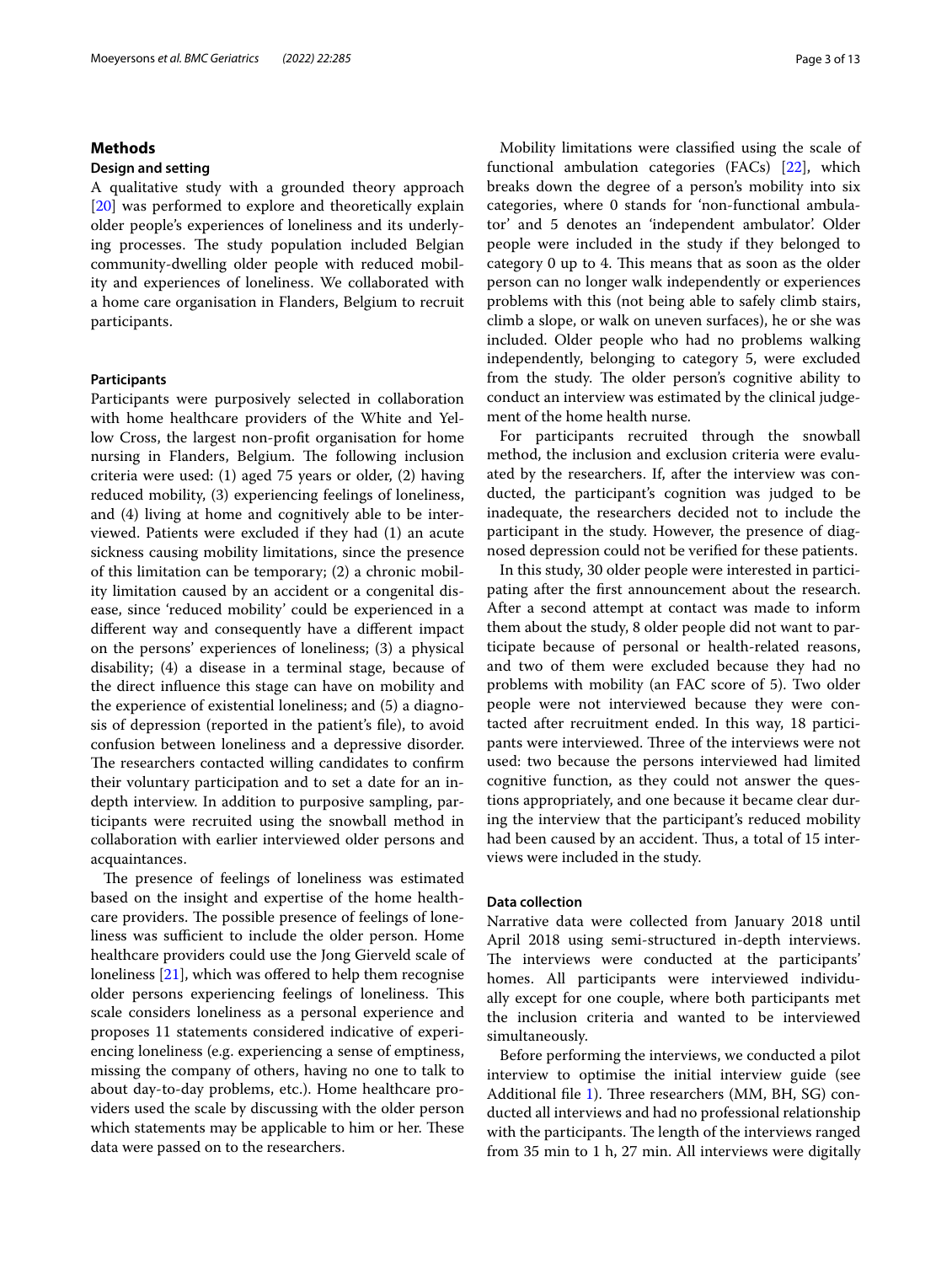recorded and transcribed verbatim. For every interview, a descriptive and methodological report was made, and a frst summary was written with the main messages of the interview [[23\]](#page-11-22).

All participants received oral and written information about the study and their rights as a participant. This information enabled the participants to give well-considered permission to participate in the research, which was confirmed by informed consent. The interview guide was refned throughout the study. It consisted of open-ended questions probing the experience and the underlying processes that make community-dwelling older persons with reduced mobility feel loneliness. The interview started by asking the respondents basic questions about their personal situation to make them feel at ease, obtain background data, and to better understand their story (e.g. questions about their former job, how many children they have, if they receive help in their environment, how they walk around the house, etc.). Next, the participants were asked to tell about their daily lives and activities (e.g. 'Please describe to me what you did yesterday from the moment you got up until you went to sleep'). Using open and probing questions, the interviewers invited the older persons to describe their experiences in more detail, including pleasant moments and meaningful relationships. Special attention was given to their experience of ageing, reduced mobility, and loneliness.

## **Ethical approval**

The Ethics Committee of the Faculty of Medicine of KU Leuven approved the study (mp001699).

All methods were performed in accordance with the Declaration of Helsinki. Prior to the interviews, the participants were provided with written and verbal information regarding the study, its aim and the implications of participation. All participants gave their informed consent to participate and to use their anonymised data for publication purposes.

Particular attention was given to supporting the older person both during and after the interview. Time was done to clarify expectations with regard to the participant and to develop a relationship of trust with each participant. For many, it was an emotionally charged conversation during which the interviewer's presence and genuine interest was appreciated.

#### **Data analysis**

The process of data analysis was based on the comprehensive theory and practice-based Qualitative Analysis Guide of Leuven (QUAGOL) [\[23](#page-11-22), [24](#page-11-23)], which is strongly inspired by the grounded theory approach.. The QUAGOL consists of two phases: preparation for the coding process and the actual coding process by means of a software program. The strengths of the guide lie in its underlying principles: a case-oriented approach with a continuous balancing of within-case and cross-case analysis, forward–backward movements using the constant comparative method and the combination of two analytical approaches (i.e. a holistic, creative approach and a classic thematic analysis). An extensive preparation of the coding process, instead of line-by-line coding, produces analytically and contextually meaningful ideas and codes, helping researchers to develop concepts and theoretical insights into the phenomenon. In accordance with the guide, a team approach was chosen that included 5 researchers in the analysis process (MM, BH, SG, BDdC, KDV).

The researchers started by reading and discussing the written interviews and reports on the team to capture the core ideas of each interview. A combination of within-case and cross-case analysis allowed us to elicit the uniqueness of each case while contextualising it in the broader context formed by the other cases. The common core ideas of all interviews were merged on a more abstract level and were used to develop a code list. Assigning meaningful text fragments to the codes and indepth cross-case analysis of the codes was performed by means of the QSR NVivo11 software program.

Several strategies were applied to optimise the study's methodological quality. Researcher triangulation and peer review were used on a regular basis to raise the credibility of the results. Peer debriefng with three external researchers with expertise in research and the care of community-dwelling older persons was conducted. The researchers applied bracketing on a regular basis to remain aware of their infuence on, and presumptions about, the results. All of these strategies are incorporated into the systematic approach of QUAGOL [\[23,](#page-11-22) [24](#page-11-23)].

#### **Results**

#### **Sample**

The sample consisted of 15 older people (11 females and 4 men) between 75 and 92 years old. Most participants lived alone, of whom nine were widow(er)s and one was single. Five participants cohabitated with their partners. All but one (FAC 1) had a score of 3 or 4 on the FAC scale, which implies difficulties walking independently and/or needing supervision.

## **Key results**

All the participants expressed loneliness in their stories, but it appeared as an elusive, intangible phenomenon. It was difficult for the participants to indicate the presence of loneliness, as well as to describe what the phenomenon means. Although a few people explicitly expressed their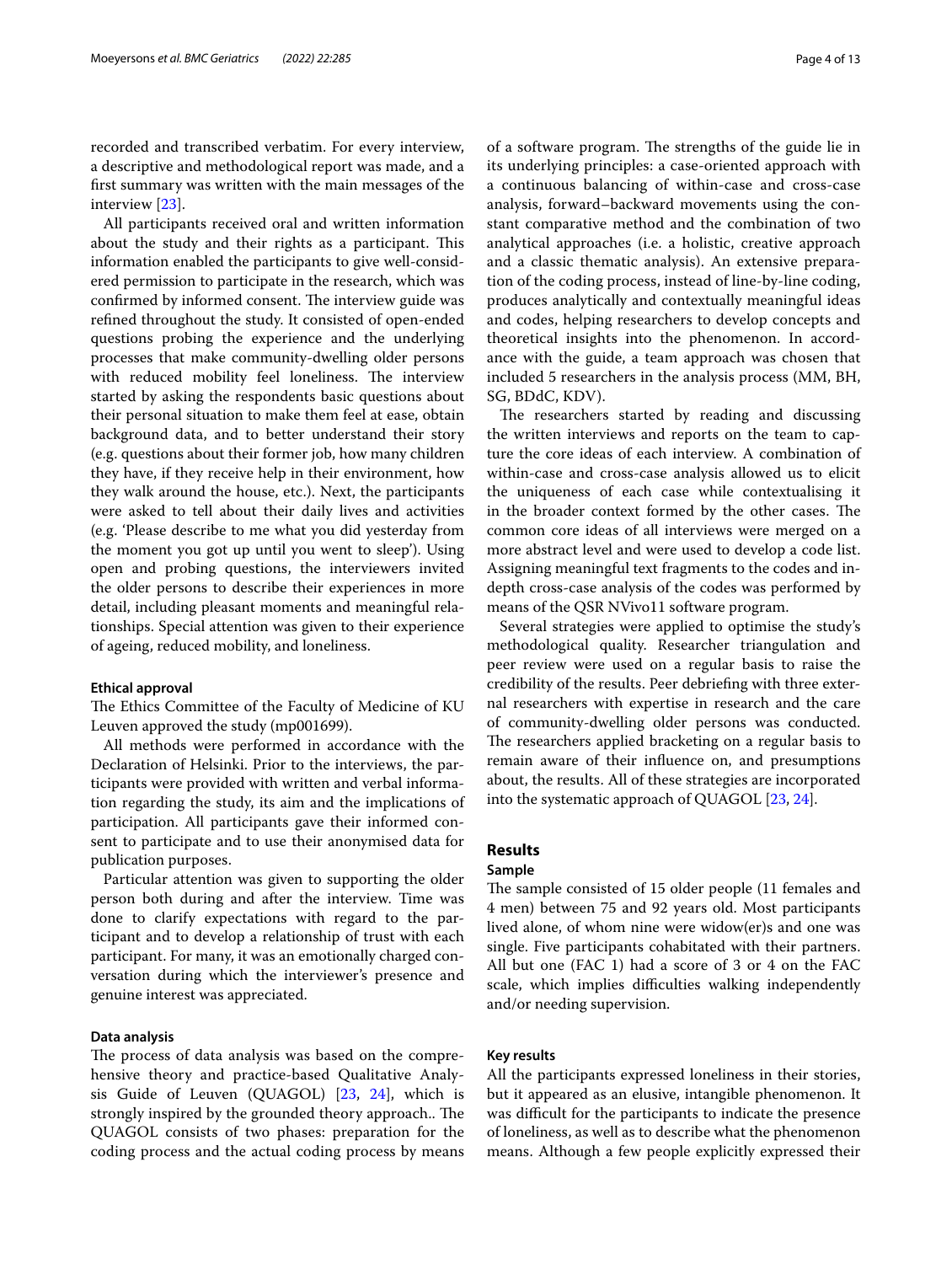loneliness during the interview, in most stories, loneliness was found to be implicitly present.

Older persons' experiences of loneliness were described as an inherent part of the ageing process. Loneliness appeared to be linked to the constant, often simultaneous appearance of various age-related losses, among which reduced mobility played a significant role. Their experiences of loneliness were embedded in a story of loss, limitations, and meaninglessness, resulting in deep sadness. The participants felt like they were losing grip on their own possibilities and social connections. The confrontation with these limitations evoked a feeling of constantly reaching one's limits without being able to address the situation. Not being able to think, act, and be like the person they used to be led to a feeling of meaninglessness. The interviewees experienced a lack of enjoyable activities, felt like they were a burden to others, and had the idea of being no longer of value to their environment. Eventually, they were left with a feeling of being unable to change the idea that the life they had once built up was slowly but inevitably slipping away.

Although experiences of loneliness were present in all interviews, there were diferences in how they were expressed and the extent to which they dominated the participants' stories. These differences can be partly understood through personal or contextual factors.

We used the case of Charles (fictitious name), one of the participants, to illustrate the profound experience of loneliness and the underlying dynamics of loneliness among community-dwelling older people with reduced mobility. This means that we broadened the perspective of Charles (a very rich interview in the scope of the research question) with the perspectives of other respondents to display the nuanced theoretical insights of this study in a more vivid, natural and dynamic way.

## **The Case of Charles**

Charles is 90 years old and lives with his wife in their home. They have been married for more than 60 years and have four children and four grandchildren who regularly come over for a visit and provide support where necessary. Charles moves around the house with a walking stick and uses a walker outside. A nurse comes by on a daily basis for hygienic care since Charles has osteoarthritis.

Charles tells us that the process of ageing is difficult and that he has increasingly fewer physical capabilities. He is no longer able to take care of the household properly, and he can no longer wash himself or put on his clothes. Basic movements become more difficult to perform, and he cannot change anything about them. He often depends on others to help him out. He speaks

about this with tears in his eyes through which his grief becomes visible.

Charles continues talking about the loss of contact with peers who fall away one by one. He expresses the feeling of a loss of participation. When he goes to the monthly meetings of retired people, he does not feel at home there anymore. He is no longer able to just go and have a chat with everyone because he cannot move properly anymore. Therefore, he must sit still in his chair. In addition, Charles cannot sustain valuable encounters with others. The feeling of being left alone pops up on a more regular basis.

Another aspect is that Charles experiences that his own limits seem to come closer and closer. He continuously collides with the limits of his own abilities. Due to his reduced mobility, he also seems to be limited by his environment. Experiencing the death of peers confronts Charles with the approaching limits of his own life.

When we asked Charles if he feels lonely, he said the following with a shaky voice and tears in his eyes:

*I don't truly feel lonely. I'm convinced that things are as they are, you can't change it, you have to take life as it comes…and make the most out of it […] I don't know how to explain it.*

## **Loneliness as an elusive but deep human experience of sadness**

Loneliness was expressed through all the stories of the participants, but as became clear through the story of Charles, openly communicating about their loneliness appeared to be a challenge for most of them. Only in a few interviews was loneliness more explicitly expressed when asked whether they were experiencing loneliness.

*I'm always alone on the weekends. From Friday afternoon to Monday afternoon. Tat is a long time. (...)* Then, you think [sighs]: Why am I living here *alone like this? Why am I still living here? Then, you say, gosh [already sighing]: Do I have to get up early again tomorrow, do I have to get up again tomorrow? (Alice)*

*Yes, sometimes I feel lonely. My daughter cannot stay*  with me all the time. Then, I see a couple walking *outside and I think, 'Here I am now'. Then, I am so... sad. (Elisabeth)*

It was difficult for most participants to both talk about the presence of loneliness and to describe what this phenomenon means. However, a thorough analysis of their stories and their underlying messages allowed us to uncover experiences of loneliness, their meaning, and what made them feel lonely. It became clear that loneliness appeared to be an inherent part of the ageing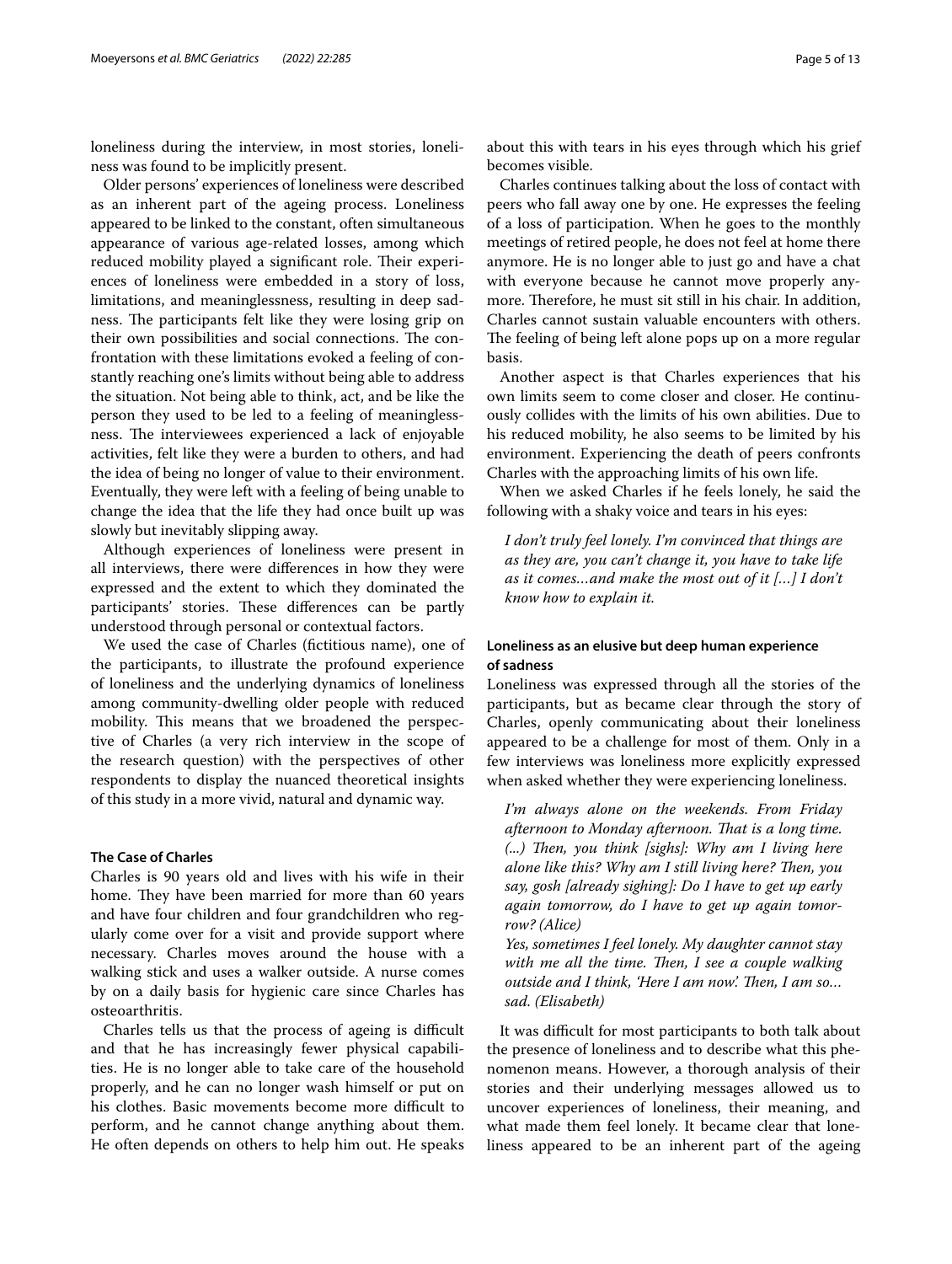process accompanied by feelings of deep sadness. All of the stories were about loss, restrictions, and meaninglessness. It was precisely the occurrence and interaction of multiple experiences of loss, the associated feeling of being increasingly limited, and the negative emotions that accompanied these feelings that pointed to the complex, painful nature of loneliness among communitydwelling older people with limited mobility.

The feeling of deep sadness was found to be associated with feelings of grief, depression, and nostalgia in multiple interviews. Some older people expressed feelings of sadness, while others became emotional during the interview or reluctant to tell their story.

*(The experience of losing people close to me) is very painful. It truly makes me sad (becomes emotional). I often cry. When I'm alone. You're sad that they're gone, that you can't hang out with them and can't… it's gone. (Lidia)*

Their feelings were often the result of an unfulfilled desire for deep social contact. The loss of meaningful interactions resulted in fewer and fewer people to fall back on, and eventually the feeling that they were on their own. Being or feeling unable to take the initiative to establish social contact due to functional and mobile limitations reinforced this fact. Feelings of sadness seem to be expressed mainly when they were alone in their home and on days with less social contact.Another expression of sadness manifested in the appearance of a generally negative and gloomy feeling. Older people who have these feelings experience less pleasure in activities, as a result of which they (temporarily) withdraw from social situations. Further, sadness can arise when one looks back on one's life. Many participants thought back to whom they used to be, to what life was like, and to the people they lost. They told a story of grief and loss with regard to their 'former life' and described the time of the past as a better time.

*Because it was so much better in the early days, meaning more pleasant. The fact that you had many friends. In addition, now, there is no longer hope for that. When my friend lived here, she was always there for everyone and you could talk to her, you could tell her things. Now, nothing, now you have to process things alone. I miss that a lot. (Lea)*

#### **Loneliness as an inherent part of the ageing process**

All the participants in this study struggled with a multitude of losses, many of which were related to the process of ageing. Ageing itself was seen as a gradual, inevitable process of decline, accompanied by continuous feelings of loss, particularly at the physical, social and existential levels. The constant and often simultaneous appearances of these experiences of loss were clearly linked to the participants' feelings of loneliness. It was mainly the interactions between these losses that left the participants with a sense of meaningless and of living in a shrinking world.

## *The loss of functional capacities, mobility, and meaningful contact*

The loss of functional capacities, mobility, and meaningful contact were the most prominent experiences in the older persons' stories. When ageing, the participants lost their ability to perform certain activities, to leave their environment, and thus the possibilities of maintaining meaningful contact. All stories pointed more or less to the loss of a meaningful completion of the day with pleasant activities and encounters with others.

In many stories, the perception of loss of functionality and mobility went along with the feeling that they were no longer able to do anything.

*Ageing means…that you can't do things the way you did them when you were younger. I danced all my life, my shoes were worn out. In addition, my husband too […] Yes, but now I'm stuck at home, because that is no longer possible. I can't dance anymore. There are many things you have to say goodbye to when you become older. (Annie)*

Daily household, leisure, and social activities that used to be fun were abandoned. These activities became too difficult to perform for older people because their body was no longer able to provide the necessary strength and fexibility. Alternatively, they were avoided due to the risk of physical harm.

*Yes (I imagined growing older diferently), actually yes, without the fall I would have had a diferent life. I would still be chatting around […] I truly hate this. Tis is the worst part of my life. Because you still want to. First, I truly enjoyed doing everything myself. My house, the cleaning and all of it. I was a happy person, I enjoyed everything […] Did my life change? Yes. (Lea)*

This experience is accompanied by an increasing feeling of dependence on others and the idea of having to stay at home and spend days that became monotonous and boring.

# *Before noon, then I'm bound to my house. I have to wait until the nurses arrive. That is also very nice...it breaks the chain. (Charles)*

The loss of meaningful relationships was also expressed by the weakening of family ties, the loss or death of their loved ones, or the sickness of a spouse. The social contact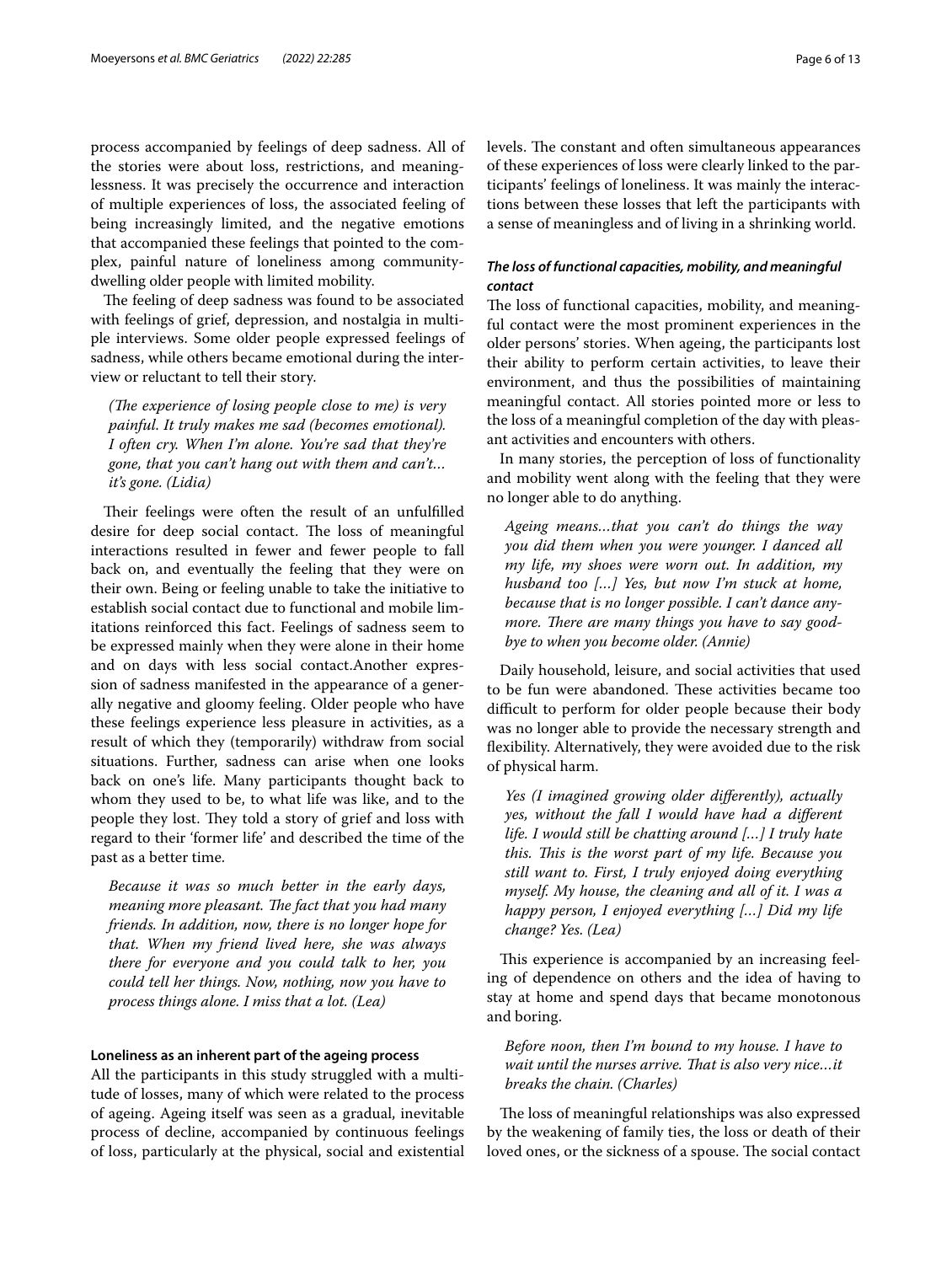that older people still have becomes more superficial, which means that in-depth contact was often absent. The weakening and the loss of family ties saddened older people and led to more regular feelings of being (left) alone. The fact that most of the participants indicated they had a great need for meaningful contact, and at the same time experienced a lack of it, created further isolation and an increase in feelings of loneliness. Many participants in this study were confronted with the death or loss of loved ones. The passing away of a spouse or child was described as a great, everlasting sadness that they carried with them for the rest of their lives.

All these experiences made the participants no longer appeal to meaningful people in their lives. As a result, several interviewees no longer took part in social activities, which in turn led to a further loss of social contact.

#### *Living in a shrinking world*

The constant struggle to deal with a multitude of losses brought out a feeling of living in a shrinking world. The experience of constantly reaching one's limits without being able to address the situation was perceived in all stories. The participants saw their capabilities gradually reduced, which in turn gave them the feeling of living in an even smaller world. These feelings of limitation mainly manifested at the physical, social and existential levels and difered across participants.

On a physical level, the participants became aware that their loss of functional capacities was irreversible. They had to continue living with their physical limitations and were 'stuck' in their less functional body. In this way, they felt continuously confronted with the fact that their active life was over. Participants who were unable to leave their homes clearly sensed the boundaries of their environment.

*You're stuck. That back, those arms [...] There are also people, mobile enough, but the setbacks they've faced in their lives make them also struggle [...] They say 'We have that, we have to face that, but we still have to go on'. (Jack)*

The loss of meaningful social contact made the participants no longer appeal to meaningful people in their lives. They lost important sources of support, friendship, and pleasure in the activities they used to do together. Their social environment was gradually diminishing, leaving them isolated in their literally and fguratively shrinking world.

*That was truly the 4 of us [shows close bond with hands]. After one year or 2 she got cancer. We did everything the same. She was alone, I was alone. We travelled together and still did, yeah […] And*  *then she got…She truly sufered. In addition, then she passes too. However, that is…Tat is truly something. Then, you are all alone [tears]. All alone. (Constantine)*

When the participants felt limited on an existential level, this was especially noticeable when they were confronted with the deaths of their peers. At these moments, the participants became aware of their own lives possibly ending, and they wondered when it would be their turn.

*That is truly bad. That touches you more than back in the days. Then, it was 'a thing in the far future'. In addition, now, that's close by […] You just feel that it is no longer possible. (Charles)*

The idea of further deterioration and once again being left alone were prominent in these experiences. The feeling of existential limitation was reinforced by feelings of meaninglessness.

#### **A sense of meaninglessness**

A sense of meaninglessness was also present in almost every story. The participants indicated that they experienced a lack of enjoyable activities and meaningful and beautiful or pleasant moments. Experiences of meaninglessness were strongly connected with a feeling of a lack of self-worth. Their identity had been compromised; they no longer associated themselves with the person they used to be. This made them feel worthless. They felt that they were no longer of value to their environment or to society, and that they were a burden to the people around them.

## *[What are the most beautiful and best moments currently?]*

*[silence]* They don't happen that often, in real life. *Yes, when there is a visit, when the children come by. However, that doesn't happen that often […] Back in the days we more often went to them. Yes, we visited them more often than they visited us, because they are working and we weren't anymore, so we could move more freely. […] Much is changed you know [emotional]. (Robert)*

The sense of being a person who has meaning for and is appreciated by others, through the performance of meaningful activities, was lost and replaced by the feeling of becoming increasingly dependent on help and support from others. Many participants indicated that they avoided certain social events because they did not want to be a burden to others, and because they did not want to be confronted with their loss of functionality in the eyes of others.

*In the past, I always used the bus to go and visit things, but now I don't do that anymore. I don't want*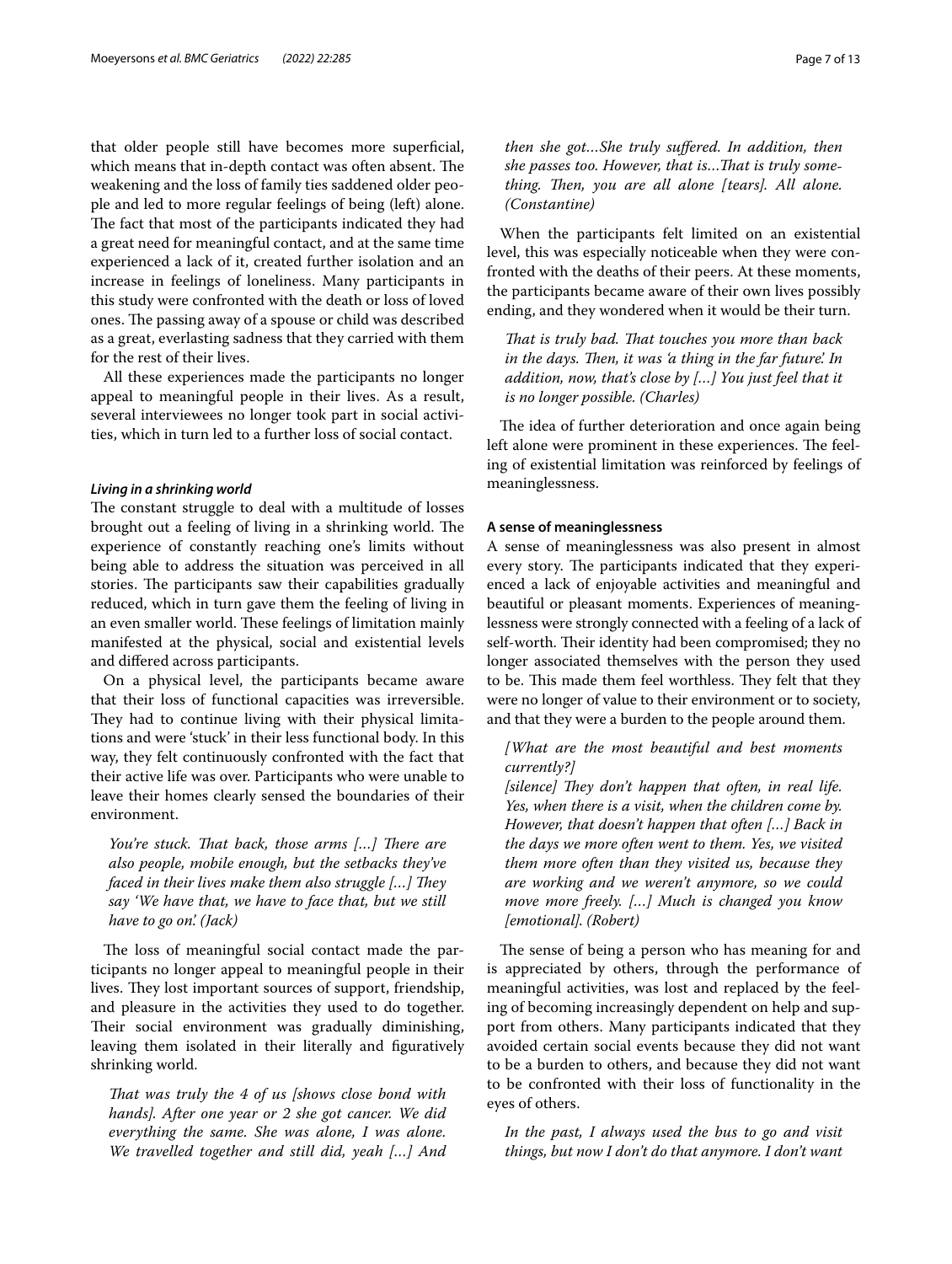*to be a burden to others, because I'm not that mobile anymore. So I stay at home. […] Tose people, they go sometimes. Tey have to hold them, help them. I don't want to be a burden to someone else... (Mary)*

Many of the interviewees described how they flled in their time with activities that only served as a hobby. Some people even asked themselves why they were still alive, what they were still doing here, and what meaning they still had in their life and in the lives of others.

*Yes, then I think, 'Why do I live alone like this? Why*  do I even live'? Then you say, 'Well, do I have to get *up in the morning, tomorrow, do I have to again… that you don't anymore...it's like...but you don't want to die and I thought like, 'God, dying, that must be terrifying'? (Lidia)*

It was striking that although some older people still had much social contact, they experienced a lack of in-depth contact. This trend of superficiality was caused by an increasing number of encounters with others that were based on necessities such as providing transport or helping with domestic tasks.

*At night, the nurse still comes around, but that is for 10 minutes. Putting my shoes out, or my stockings, or putting on my pyjamas, hanging up my clothes, … […] However, that doesn't take too long, right… [And what is very important in your life?] Pff.* Yes, that more people come to visit me. That *more people…If only for one hour […] It's enough that someone visits me from time to time. Yes, that you can talk to someone and ask how it is and this and that. (Alice)*

The participants also experienced a loss of community because they have lost many people from their generation, and they no longer feel at home in today's society. Examples that were discussed were the individualisation of society, which promotes the loss of spontaneous chats and help from neighbours, and the reduction of time and in-depth contact that children (can) give to their parents. These experiences made the participants feel that they have been left alone and live in a neighbourhood that they no longer seem to be a part of.

*Do you know what is sad currently? People are no longer truly in touch with each other. The people here…I have lived here a long time, in this house. In addition, when I moved in here, that was here, the people, they talked to each other on the street at night on a bench and we laughed. However, because I was the youngest at home, I was also the youngest here. They have all passed away. Now it is even too much to say hello. People. Tat is horrifying. (Lea)*

In some stories, the meaning of life was explicitly questioned, mostly when valuable activities and contact with meaningful persons disappeared in the life of the older person.

*Then, I set the alarm, that I don't fall asleep for sure and that I'm awake in time. Then, you get up. However, yes, what is the purpose of your day? I'm telling you, the nurse comes and by noon they bring my lunch. Is that a purpose to you? I don't have a purpose or goal. Goal? No, you're alive, you're alive. Tat's truly hard for me. You get up and you have to try to make the most of it. However, in the end, what is the goal? I don't have a purpose anymore in my life. No, no, that is over. The only goal I have is that I still have my son [cries]. (Leo)*

#### **Infuencing factors**

Although the experience of loneliness was present in all the stories, the analysis revealed diferences among the interviewees. Although no saturation was achieved for a good understanding of the underlying factors, the study revealed many examples suggesting the role of personal and contextual factors in reducing or enhancing older persons' experiences of loneliness.

#### *Contextual factors*

Contextual factors such as one's social network, and the course of life and major events in the participants' lives, appear to somehow infuence their experiences of loneliness. The presence of one or more persons that the older person can always turn to and from whom they receive help and care positively impacts their experiences. The company of these meaningful instances of contact and the enjoyable moments spent with these people were described as very important in the participant's life.

*My bed has already sufered, my furniture too. However, yes, I can bear that, you have to bear that. I like that. Among grandchildren, you feel alive again. They even give you more joy than your own children. (Maria)*

Participants with fewer social contacts indicated that they missed being able to chat with someone. Being physically alone seemed to aggravate the emergence of negative feelings that may lead to loneliness. A few older people who explicitly reported that they felt lonely experienced their negative feelings mainly on days when they had no social contact or company. These days were described as difficult and lengthy.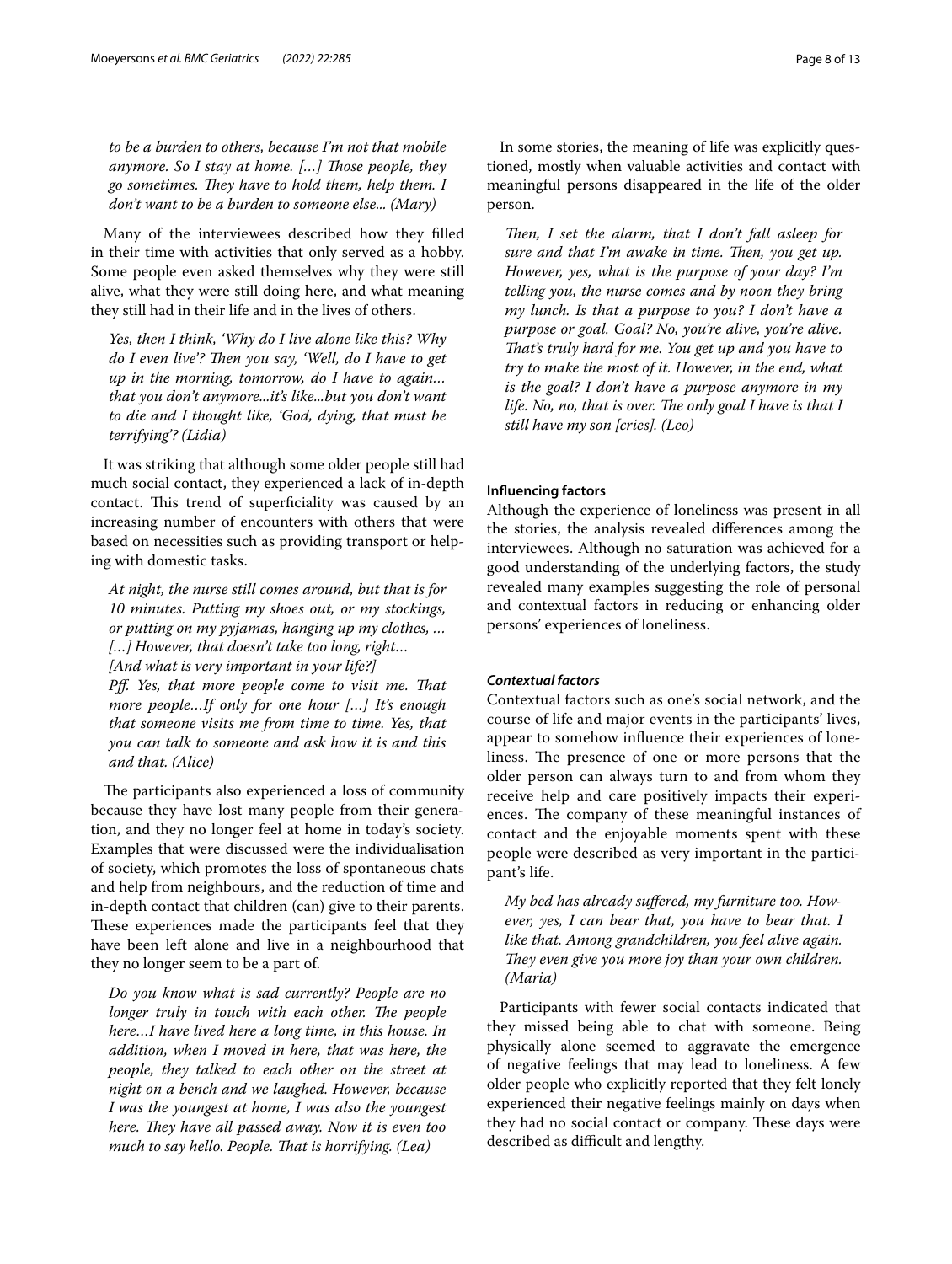How the participants had lived in the past, what they were used to at the time, or what choices they made at the time helped us to understand how they experience loneliness today. For example, loneliness was felt diferently by an older person who had no children compared to an older person who had raised a family. Some participants reported that they never had friends in the past and therefore did not miss these contacts now. Older people who never used to go to the city did not miss these activities.

*I'm telling you, I'm used to being alone, I've been alone whole my life. Tat helps a lot. It's not like you suddenly have to face things alone. (Blanche)*

Some major life events reinforced the participants' feelings of loneliness through the heavy impact on their life and the irreversibility of these events. For example, the death of a spouse or child was said to be a major loss for the older person. Some participants said they lost 'their everything', they felt stuck, and no longer saw the possibility of getting out of their situation.

Another noteworthy example refers to weather conditions. According to some interviewees, good weather positively impacts their mood and courage; they can go for a walk or sit outside with their neighbours and enjoy good weather. In contrast, when the weather is grey, dark and cold, as in winter, some participants explained how they experience the days as too long, resulting in stronger negative feelings.

### *Personal factors*

Diferences in the experience of loneliness can also be understood through personal factors. The participants' stories revealed diferences in the ways they spend their day and experience daily activities. We observed diferences in their personal drive, which can be more positive or negative. For example, some participants described how they can enjoy activities (such as painting) or can fnd pleasure in day-to-day activities such as household tasks. A few actively search for meaning in their lives; they still want to mean something to others and thus to add value to their lives. Doing someone a favour makes them still feel important in the lives of others.

*[Regarding one] of my sons-in-law, well, the granddaughter comes with her boyfriend. A pair of pruning shears was broken. It was truly broken. He comes here and the fact that I can fx that, that was truly fun. I can recommend that. It makes you look forward to the next thing. (Charles)*

Other participants lacked this kind of positive drive and just tried to fnd activities to fll the void of time and change their mind. These older people explained how important it was to stay busy when feelings of loneliness were present, as this was the only way to 'keep going'.

*[What are you doing now?] Yes, actually, not much anymore. Yes, like this cross word puzzle. You have to do something. [Is it correct that you are looking for things to do?] Yes, yes, I look, yes, yes. Sometimes I watch TV, yes that is good. Then, an hour has soon passed. (Jack)* 

Another example referred to how older persons deal with the process of ageing. A few participants seemed to experience it in a more positive way. They said, for example, that they had learned to live with the fact that some things are not going as well as they used to. They have tried to move forward in life and retain as much independence as possible. At certain moments during the interview, they demonstrated a fghting spirit, an attitude to not sit back and complain. They were grateful for the fact that they were able to grow old.

For most participants, however, getting older was seen as a challenge. They felt like they had to accept the situation as it was, accompanied by negative feelings. The interviewees realised that they could not do anything about it and that it was pointless to protest. They knew they had to live with the situation as it was, but had a hard time with it.

### **Discussion**

The aim of the study was to better understand loneliness as experienced by community-dwelling older persons with reduced mobility. Loneliness was experienced through all the stories of the participants, but it became clear that it is a complex and difficult to grasp phenomenon. Loneliness is experienced as an inherent part of the ageing process characterised by losses, limitations, and meaninglessness. The participants described how they have experienced losing their grip on the world in which they live, and how they feel isolated in a literally and fguratively shrinking world. These results are in line with the findings of Taube et al's study  $[4]$  $[4]$ , which described loneliness as 'being in a bubble', excluded from the ongoing world because of many losses. In the same vein, Sjöberg et al. [\[25](#page-11-24)] interpreted older persons' experiences of loneliness as 'being disconnected from life', pointing to the feeling of abandonment and living a meaningless life.

Each interview revealed a story of losses. The participants talked about kinds of losses, all related to the ageing process. They elaborated extensively on their loss of functional capacities and mobility, and illustrated how these losses contributed to their feeling of living in a shrinking world and their sense of meaningless. It is mainly the interactions between these losses that places older persons at risk for loneliness, as also evidenced in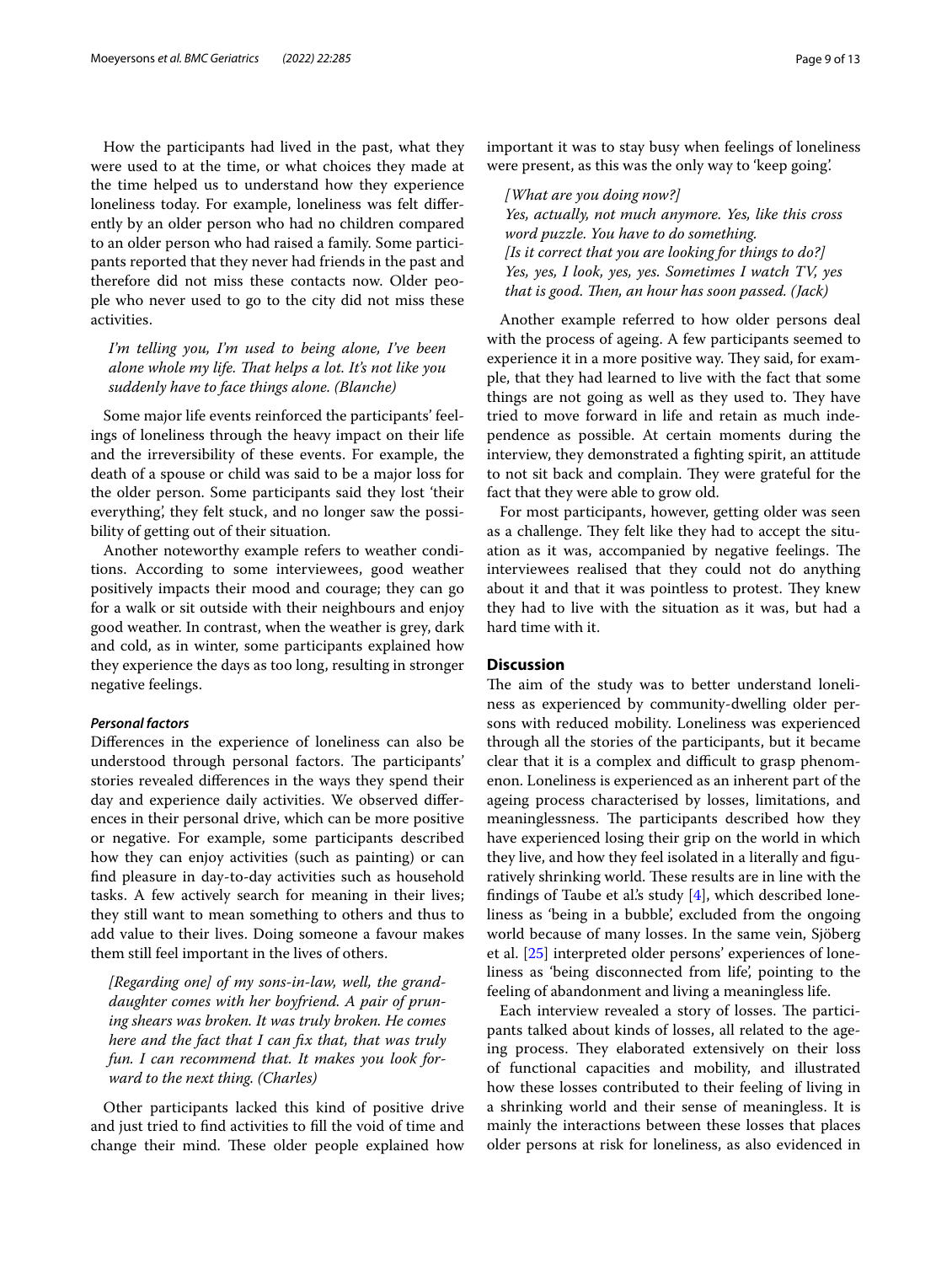the literature [[3,](#page-11-1) [4,](#page-11-2) [25,](#page-11-24) [26\]](#page-11-25). Sjöberg et al's [\[25](#page-11-24)] participants described feeling trapped in a frail, deteriorating body, limiting their access to the world ('life had come to a standstill'), resulting in increased isolation. This feeling of isolation, along with the loss of close ties and meaningful engagement, causes deep feelings of loneliness according to older persons [[3,](#page-11-1) [4,](#page-11-2) [25](#page-11-24), [26\]](#page-11-25).

Our fndings revealed that it is precisely older persons' feeling of inability to address the situation that results in deep sadness and the sense of no longer being of value to their environment. These feelings of sadness and emptiness can lead to a deep sense of hopelessness, as reported by Taube et al.  $[4]$  $[4]$ . The participants in their study described how they felt invisible, not noticed, or understood. Facing this indiference strengthens the experience of being worthless [[25\]](#page-11-24). Sjöberg et al. [[25](#page-11-24)] related these feelings of sadness, emptiness and abandonment to existence in a 'vacuum', hindering older persons from sharing their lives, thoughts and experiences with others. This finding is of concern as older people living alone is a growing group in many countries, particular in Europe where more than 30% of all persons  $65 +$ live alone [\[27](#page-11-26)]. The Covid-19 pandemic has also painfully exposed the vulnerability of this group of older persons.' [[28,](#page-11-27) [29](#page-11-28)].

Loneliness was expressed in all participants' stories, but speaking about loneliness was difficult for most of them. A constant state of loneliness among older persons has also been shown by Taube et al. [\[4](#page-11-2)]. Living in a bubble is not optional, as described in their study [\[4](#page-11-2)]. However, many participants were reluctant to express their loneliness during the interview or were not able to describe what this phenomenon means to them. The diffculty of speaking about experiences of loneliness has been discussed by many researchers [[4,](#page-11-2) [12](#page-11-9), [30](#page-11-29), [31\]](#page-11-30). This fnding might be related to the stigma associated not only with loneliness, but also with ageing and frailty [\[12](#page-11-9)]. For many older people, loneliness may be a private matter and thus hard to talk about with professionals [\[12](#page-11-9), 30. This finding, in combination with the elusiveness and intangibility of this phenomenon, suggests a more profound experience of loneliness than at frst might appear in the participants' stories, which is an inherent part of the older person's life. This may explain why this phenomenon has often been overlooked and underestimated by caregivers [\[32](#page-11-31)].

Although the experience of loneliness was present in all stories, the analysis revealed diferences within and among individuals. The experience of loneliness can be more or less present, or expressed as more or less disturbing.

The differences in experiences between participants can be partly understood through personal and contextual factors, as has also been suggested in previous research. Sociodemographic variables and personality, health-related factors, social support and activities, and the characteristics of the living environment have been identifed as potential infuencing factors [\[6](#page-11-5), [33,](#page-12-0) [34](#page-12-1)]. Loss of mobility had a prominent place in the participants' experiences of loneliness and clearly contributed to these experiences. As confrmed by Smith [\[3,](#page-11-1) [26](#page-11-25)], reduced mobility interferes with the participants' ability to connect with others and to socially engage. However, it was not possible to fully understand the role of reduced mobility in the occurrence or maintenance of loneliness, as the phenomenon is a complex interplay of age-related losses and personal and contextual factors. More research is needed to better grasp the underlying processes and dynamics that may mitigate or reinforce experiences of loneliness.

In contrast to our fndings, Taube et al. [\[4\]](#page-11-2) pointed to the positive coexistence dimension of loneliness, ofering older persons time to refect, the freedom to make decisions, and opportunities to create meaningfulness. In our study, we only observed in some interviews that the older persons focused strongly on positive things and how they tried to deal with loneliness from a positive perspective as a way to illustrate and maintain their self-esteem. This may refer to the older person's personality or strategy to cope with the stigma related to loneliness and ageing  $[3, 12, 26, 31]$  $[3, 12, 26, 31]$  $[3, 12, 26, 31]$  $[3, 12, 26, 31]$  $[3, 12, 26, 31]$  $[3, 12, 26, 31]$  $[3, 12, 26, 31]$  $[3, 12, 26, 31]$  $[3, 12, 26, 31]$ . The purposeful sampling of older people with reduced mobility might also explain why we did not detect this positive dimension of loneliness in our sample.

Research on loneliness, from the perspective of community-dwelling older persons, is scarce, but all available evidence supports the idea that older persons are at risk of loneliness not so much due to a lack of activities, social networks, or life energy, but rather due to their search for meaningful interactions, in-depth social contact, and fewer restrictions  $[32]$  $[32]$ . The importance of these findings is underlined by comparison with other perspectives on older persons' loneliness. Larson et al. [[32\]](#page-11-31) revealed a remarkable contrast between older persons' experiences and perceptions of signifcant others. In contrast to the older persons themselves, signifcant others (such as family and friends) related experiences of loneliness primarily to a lack of activities, not taking part in social events, and the loss of a fghting spirit [\[32\]](#page-11-31). It is clear that these diferences in perceptions may create tensions and prevent older persons from receiving the kind of care or support they need to age healthily.

One limitation of this study has to do with the diffcult recruitment of participants who met the criteria and were willing to share their experiences. Purposive sampling was complemented with snowball sampling, thereby limiting the analytical generalisability of our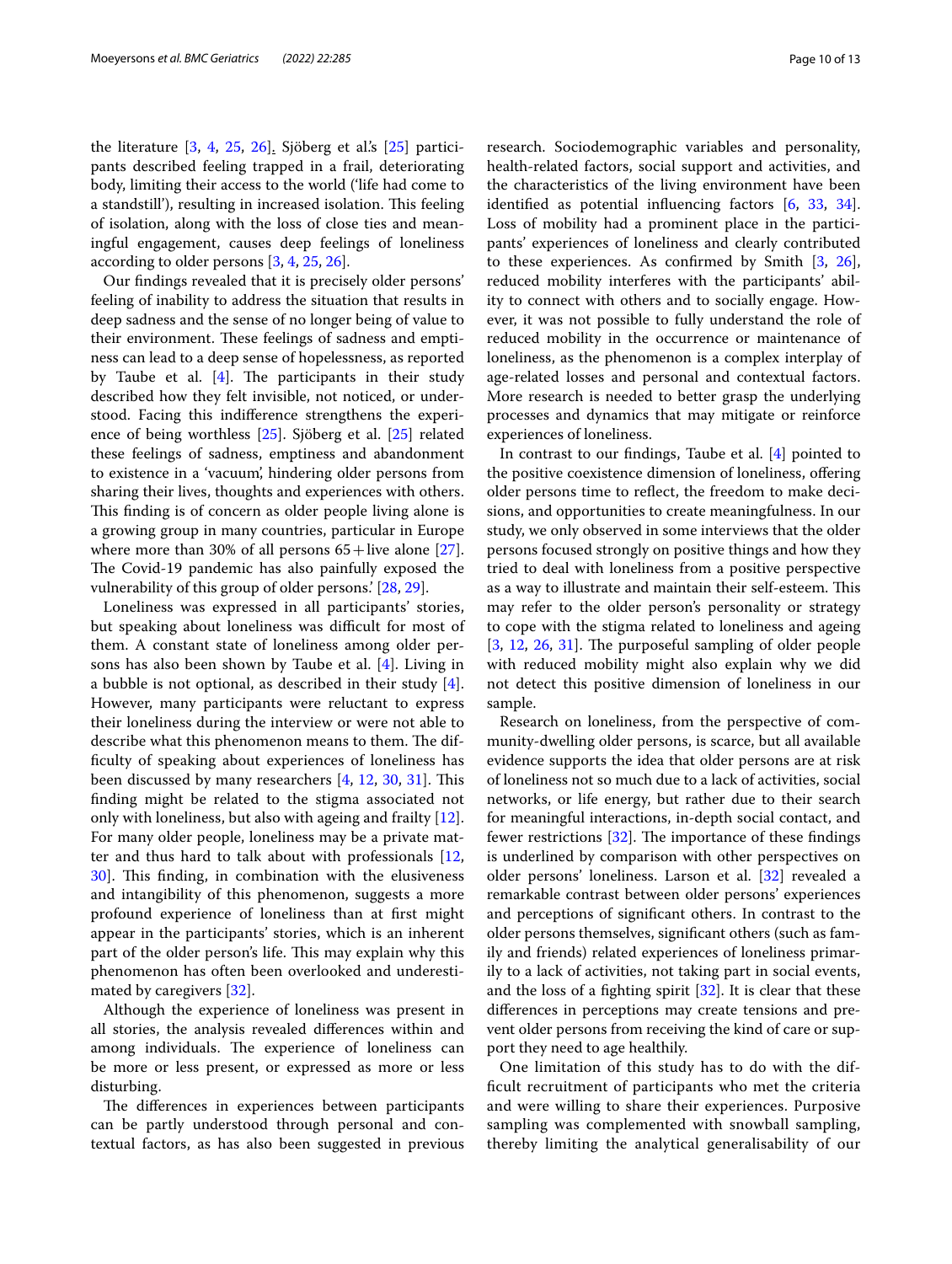fndings. Although we could not use theoretical sampling, we obtained a relevant variability of characteristics in our sample.

The choice to recruit through caregivers is not an optimal option, but allowed us to recruit participants who expressed interest in our study and were willing to participate. We considered the experiences and expertise of caregivers in the care of older persons as a good basis for discovering older patients with feelings of loneliness. The provision of the De Jong Gierveld scale was primarily intended to encourage caregivers to look beyond "visibly socially isolated patients". This recruitment method resulted in participants willing and able to share relevant and rich data in response to our research question. However, whether this method also resulted in the most optimal sample to describe the phenomenon of loneliness in older community-dwelling older persons remains a question. The selection of participants through referrals from earlier participants (snowball method) could possibly have reinforced some selection bias.

The delicate nature of the phenomenon under investigation together with the vulnerability associated with aging formed another challenge in this study: to bring up a phenomenon that people may prefer not to talk about. Recruitment through caregivers or acquaintances (with whom they had a relationship of trust) led us to participants who showed an interest in participating in the study. Subsequently, much time and care was taken to provide the participants with all the necessary information, assurances, and reassurance to make their choice. The focus of the interviews was placed on daily life with its beautiful and more difficult moments. All the interviews led to an open conversation in which beautiful experiences alternated with more difficult or painful emotions. Ample time was always taken after the interviews to talk with the older person so that the interviewer could uncover any potentially painful or troubling feelings or thoughts and provide the necessary support*.*

Using the QUAGOL and a mix of strategies to optimise the methodological quality (triangulation, peer debriefng, peer review, member check), saturation was achieved only at the level of the core concepts. The main messages could be clearly described, but the underlying dimensions, variations and relationships could not be sufficiently elaborated. Although loss of mobility made up a prominent place in the participants' stories and clearly contributed to their experiences of loneliness, it was not possible to fully understand the role of reduced mobility in the occurrence or maintenance of loneliness. More research is needed to better understand the underlying processes and dynamics that may reduce or reinforce experiences of loneliness.

The interviewers' lack of experience before the start of this study may have affected the data collection. The constant use of peer review and the presence of expert qualitative researchers on the team were helpful to obtain rich and nuanced data.

## **Conclusions**

Loneliness is a complex and difficult phenomenon to understand and describe. Listening to the perspective of home-dwelling older persons helps us see that this is a deeply human, painful experience that is an integral part of aging. Loneliness is more than simply 'being alone'. It involves the loss of diferent parts of the life of the older person, often leaving them with the feeling of losing grip on the world in which they live and of no longer being of value to their environment. Exactly this feeling of being abandoned and no longer having a meaningful life makes this group of older people very vulnerable. The difficulty to speaking out these profound feelings of sadness involves the risk to underestimate the problem of loneliness among home-dwelling older persons with reduced mobility. How to adequately assess and support this vulnerable group should thus be given priority in health care. This explorative study to understand loneliness from the older person's perspective is a crucial start for a better understanding of how to recognise and address experiences of loneliness in older persons. Being aware of this vulnerability, health care professionals can fnd how to support older persons in their search for meaningful interactions. They are in a privileged position to detect persons at risk of loneliness and to help them add meaning to their life. This requires a dignity supported approach, competence to assess the complexity of these older person's life experiences and to identify or even anticipate feelings of loneliness.

Further research is necessary to refne and strengthen the results, and to further explore the role of reduced mobility in the experience of loneliness.

#### **Abbreviations**

MM: Marika Moeyersons; BH: Brooke Huyghe; SG: Sacha De Groof; BDdC: Bernadette Dierckx de Casterlé; KV: Kristel De Vliegher; KM: Koen Milisen.

#### **Supplementary Information**

The online version contains supplementary material available at [https://doi.](https://doi.org/10.1186/s12877-022-02998-5) [org/10.1186/s12877-022-02998-5](https://doi.org/10.1186/s12877-022-02998-5).

<span id="page-10-0"></span>**Additional fle 1.** Interview Guide.

#### **Acknowledgements**

We thank all participating older persons for their valuable contribution to our study. We also thank the home health care providers to collaborate in this study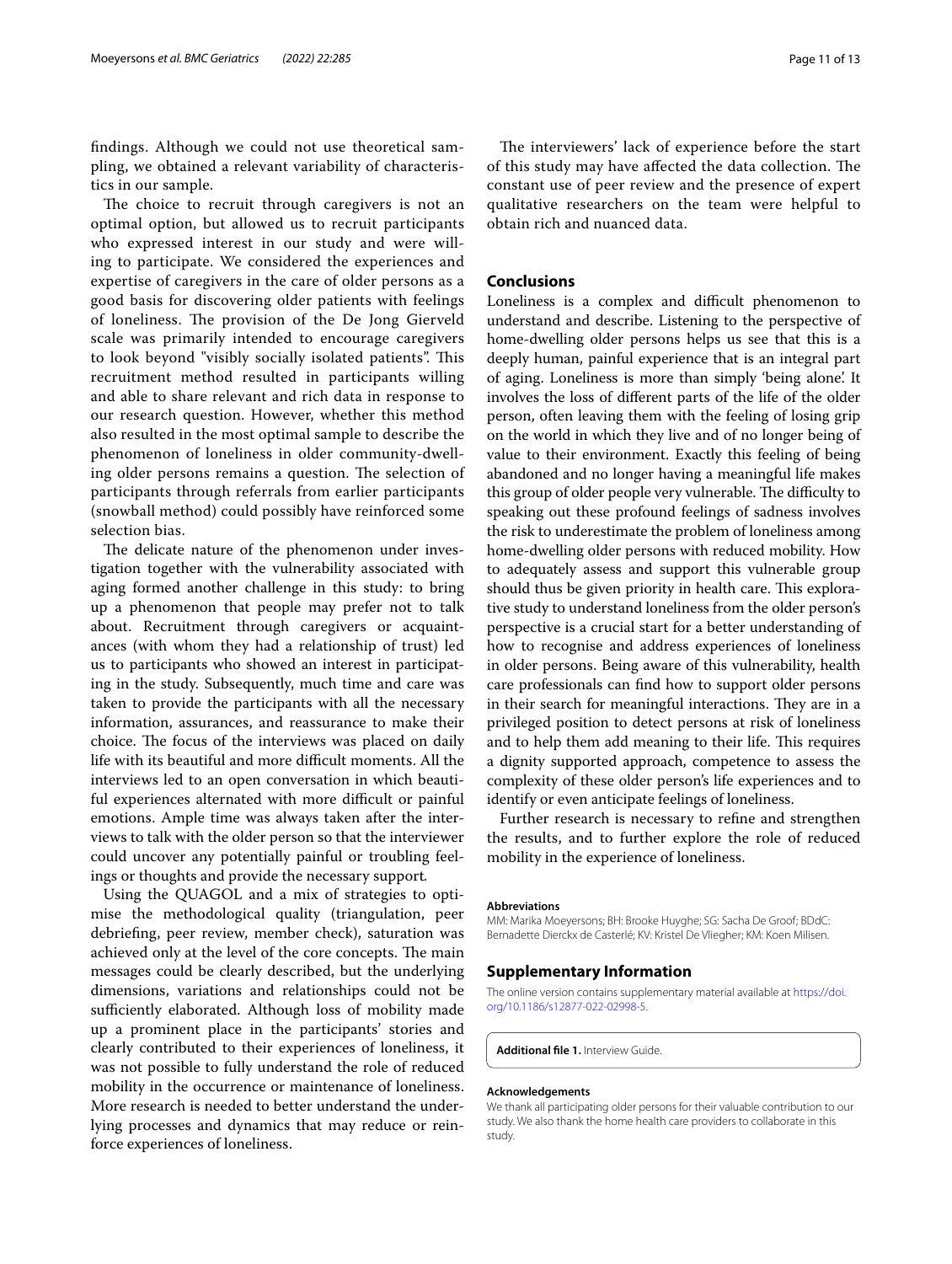#### **Authors' contributions**

MM, BH and SG were responsible for the study concept and design, acquisition of data, analysis and interpretation of data, and drafting the manuscript. BDDC and KV contributed to the study concept and design, the acquisition of data, the analysis and interpretation of data, and the drafting of the manuscript. All authors revised the manuscript. Supervision was done by BDDC, KV and KM. All authors read and approved the fnal manuscript.

#### **Funding**

There was no funding for this study.

#### **Availability of data and material**

The datasets generated and/or analysed during the current study are not publicly available due to privacy concerns but are available from the corresponding author upon reasonable request.

#### **Declarations**

#### **Ethics approval and consent to participate**

The study was approved by the Ethics Committee of the Faculty of Medicine of KU Leuven (mp001699). The study participants' rights, dignity and privacy were ensured according to the Declaration of Helsinki. Prior to the interviews, the participants were provided with written and verbal information regarding the study, its aim and the implications of participation. Informed consent to participate was obtained from all participants.

#### **Consent for publication**

All participants gave permission to use their anonymised data for publication purposes.

#### **Competing interests**

Koen Milisen is senior editor for BMC Geriatrics. Bernadette Dierckx de Casterlé is associate editor for BMC Geriatrics. All other authors declare that they have no competing interests.

#### **Author details**

<sup>1</sup> Department of Public Health and Primary Care, Academic Centre for Nursing and Midwifery, KU Leuven, Kapucijnenvoer 35 blok d bus, 7001, 3000 Leuven, Belgium. <sup>2</sup>Nursing Departement, Wit-Gele Kruis van Vlaanderen, Frontispiesstraat 8 bus 1.2 1000, Brussels, Belgium. <sup>3</sup>Department of Geriatric Medicine, University Hospital Leuven, Herestraat 49, 3000 Leuven, Belgium.

#### Received: 29 April 2021 Accepted: 31 March 2022 Published online: 06 April 2022

#### **References**

- <span id="page-11-0"></span>1. Lavretsky H. Spirituality and aging. Aging health. 2010;6(6):749–69.
- <span id="page-11-4"></span>2. Dalby P. Is there a process of spiritual change or development associated with ageing? A critical review of research. Aging Ment Health. 2006;10(1):4–12.
- <span id="page-11-1"></span>3. Smith JM. Portraits of loneliness: emerging themes among community-dwelling older adults. J Psychosoc Nurs Ment Health Serv. 2012;50(4):34–9.
- <span id="page-11-2"></span>4. Taube E, Jakobsson U, Midlöv P, Kristensson J. Being in a Bubble: the experience of loneliness among frail older people. J Adv Nurs. 2016;72(3):631–40.
- <span id="page-11-3"></span>5. Petersen J, Kaye J, Jacobs PG, Quinones A, Dodge H, Arnold A, et al. Longitudinal Relationship Between Loneliness and Social Isolation in Older Adults: Results From the Cardiovascular Health Study. J Aging Health. 2016;28(285):775–95.
- <span id="page-11-5"></span>6. Cohen-Mansfeld J, Hazan H, Lerman Y, Shalom V. Correlates and predictors of loneliness in older-adults: a review of quantitative results informed by qualitative insights. Int psychogeriatrics. 2016;28(4):557–76.
- <span id="page-11-6"></span>7. Ong AD, Uchino BN, Wethington E. Loneliness and Health in Older Adults: A Mini-Review and Synthesis. Gerontology. 2016;62(4):443–9.
- <span id="page-11-8"></span>Perlman D, Peplau LA. Toward a Social Psychology of Loneliness. Pers relationships Disord. 1981;3:31–56.
- <span id="page-11-7"></span>9. Dahlberg L, McKee KJ. Correlates of social and emotional loneliness in older people: evidence from an English community study. Aging Ment Health. 2014;18(4):504–14.
- <span id="page-11-11"></span>10. Cacioppo JT, Hawkley LC, Thisted RA. Perceived social isolation makes me sad: 5-year cross-lagged analyses of loneliness and depressive symptomatology in the Chicago Health, Aging, and Social Relations Study. Psychol Aging. 2010;25(2):453–63.
- <span id="page-11-10"></span>11. Taube E, Kristensson J, Sandberg M, Midlöv P, Jakobsson U. Loneliness and health care consumption among older people. Scand J Caring Sci. 2015;29(3):435–43.
- <span id="page-11-9"></span>12. Barbosa Neves B, Sanders A, Kokanović R. "It's the worst bloody feeling in the world": Experiences of loneliness and social isolation among older people living in care homes. J Aging Stud. 2019;49(May):74–84.
- <span id="page-11-12"></span>13. Luo Y, Hawkley LC, Waite LJ, Cacioppo JT. Loneliness, health, and mortality in old age: a national longitudinal study. Soc Sci Med. 2012;74(6):907–14.
- <span id="page-11-16"></span>14. Valtorta N, Hanratty B. Loneliness, isolation and the health of older adults: do we need a new research agenda? J R Soc Med. 2012;105(12):518–22.
- <span id="page-11-13"></span>15. Bandari R, Khankeh HR, Shahboulaghi FM, Ebadi A, Keshtkar AA, Montazeri A. Defning loneliness in older adults: protocol for a systematic review. Syst Rev. 2019;8(1):26.
- <span id="page-11-14"></span>16. Carter Michele A. Abiding Loneliness: An Existential Perspective On Loneliness. the Park Ridge Center for Health, Faith, And Ethics. 2003.
- <span id="page-11-15"></span>17. Ettema EJ, Derksen LD, van Leeuwen E. Existential loneliness and end-oflife care: a systematic review. Theor Med Bioeth. 2010;31(2):141–69.
- <span id="page-11-17"></span>18. Pinquart M, Sörensen S. Infuences on Loneliness in Older Adults: A Meta-Analysis. Basic Appl Soc Psych. 2001;23(4):245–66.
- <span id="page-11-18"></span>19. Theeke LA. Predictors of loneliness in U.S. adults over age sixty-fve. Arch Psychiatr Nurs. 2009;23(5):387–96.
- <span id="page-11-19"></span>20. Corbin J, Straus A. Basics of Qualitative Research. Techniques and Procedures for Developing Grounded Theory. 4th ed. California: Sage Publications, Inc; 2015.
- <span id="page-11-20"></span>21. De Jong Gierveld J, Van Tilburg T. A 6-Item Scale for Overall, Emotional, and Social Loneliness Confrmatory Tests on Survey Data. Res Aging. 2006;28(5):582–98.
- <span id="page-11-21"></span>22. Mehrholz J, Wagner K, Rutte K, Meiβner D, Pohl M. Predictive Validity and Responsiveness of the Functional Ambulation Category in Hemiparetic Patients After Stroke. Arch Phys Med Rehabil. 2007;88(10):1314-9.
- <span id="page-11-22"></span>23. Dierckx de Casterlé B, De Vliegher K, Gastmans C, Mertens E. Complex Qualitative Data Analysis: Lessons Learned From the Experiences With the Qualitative Analysis Guide of Leuven. Qual Health Res. 2021;31(6):1083–93.
- <span id="page-11-23"></span>24. Dierckx de Casterlé B, Gastmans C, Bryon E, Denier Y. QUAGOL: A guide for qualitative data analysis. Int J Nurs Stud. 2012;49(3):360–71.
- <span id="page-11-24"></span>25. Sjöberg M, Beck I, Rasmussen BH, Edberg AK. Being disconnected from life: meanings of existential loneliness as narrated by frail older people. Aging Ment Heal. 2018;22(10):1357–64.
- <span id="page-11-25"></span>26. Smith JM. Toward a Better Understanding of Loneliness In Community-Dwelling Older Adults. J Psychol. 2012;146(3):293–311.
- <span id="page-11-26"></span>27. Eurostat EC. A look at the lives of the elderly in the EU today (europa.eu) [Internet]. [Cited 2022 Jan 7]. Available from: [https://ec.europa.eu/euros](https://ec.europa.eu/eurostat/cache/infographs/elderly/index.html) [tat/cache/infographs/elderly/index.html](https://ec.europa.eu/eurostat/cache/infographs/elderly/index.html)
- <span id="page-11-27"></span>28. Nielsen DS, Hansen RF, Beck SH, Wensien J, Masud T, Ryg J. Older patients' perspectives and experience of hospitalisation during the COVID-19 pandemic: a qualitative explorative study. Int J Older People Nurs. 2021;16:1–10.
- <span id="page-11-28"></span>29. Cox C. Older Adults and Covid 19: Social Justice, Disparities, and Social Work Practice. J Gerontol Soc Work. 2020;63(6–7):611–24.
- <span id="page-11-29"></span>30. Kharicha K, Ilife S, Manthorpe J, Chew-Graham CA, Cattan M, Goodman C, et al. What do older people experiencing loneliness think about primary care or community based interventions to reduce loneliness? A qualitative study in England. Heal Soc Care Community. 2017;25(6):1733–42.
- <span id="page-11-30"></span>31. Kharicha K, Manthorpe J, Ilife S, Chew-Graham CA, Cattan M, Goodman C, et al. Managing loneliness: a qualitative study of older people's views. Aging Ment Health. 2021;25(7):1206–13.
- <span id="page-11-31"></span>32. Larsson H, Edberg AK, Bolmsjö I, Rämgård M. Contrasts in older persons' experiences and signifcant others' perceptions of existential loneliness. Nurs Ethics. 2019;26(6):1623–37.